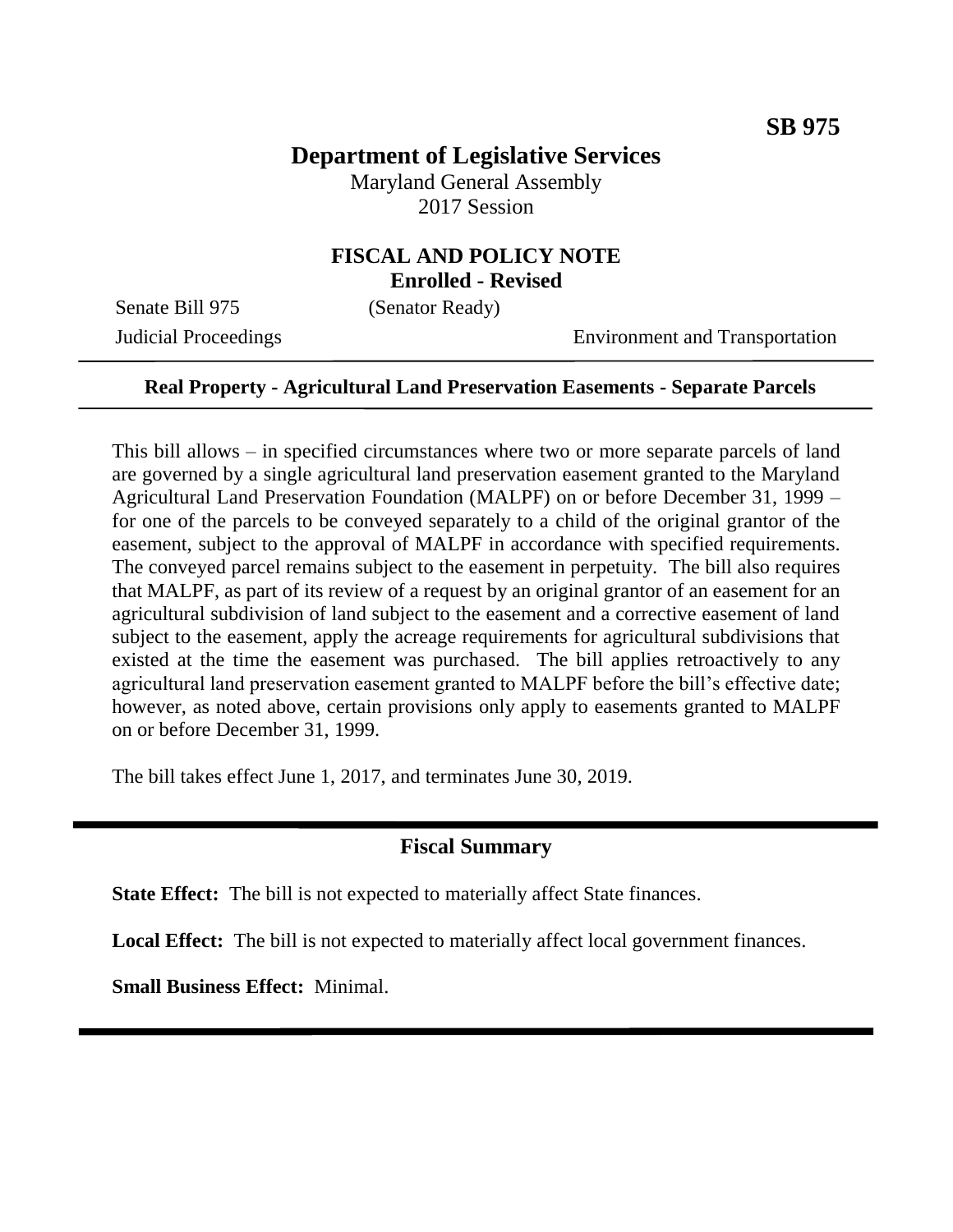# **Analysis**

**Bill Summary:** With respect to an agricultural land preservation easement granted to MALPF on or before December 31, 1999, unless the deed granting the easement expressly provides otherwise, the grant of an easement governing two or more separate parcels of land owned by the same grantor under separate deeds, or two or more parcels separately identified and described in the same deed, does not consolidate the parcels for any other purpose, if the parcels are described separately in the deed granting the easement.

One of the parcels of land may be conveyed separately to a child of the original grantor with the approval of MALPF in accordance with the criteria, eligibility requirements, and procedure for an agricultural subdivision and corrective easement established by regulation by MALPF. MALPF's approval must also be in accordance with the requirement established by the bill that, as a part of its review of a request by an original grantor of an easement for an agricultural subdivision of land subject to the easement and a corrective easement of land subject to the easement, it must apply the acreage requirements for agricultural subdivisions that existed at the time the easement was purchased.

# **Current Law/Background:**

# *Court of Special Appeals Decision*

The Maryland Court of Special Appeals, in *Stitzel v. State* (2010), upheld a circuit court decision that voided a conveyance of a separate parcel of land subject to an agricultural land preservation easement granted to MALPF, without MALPF's approval of the conveyance. In the case, the easement and a district agreement (a prerequisite to the sale of an easement until a change in the law in 2007) between MALPF and the landowner, prohibited subdivision of the land for any purpose without the approval of MALPF. Despite the landowner's argument that the land was subdivided prior to the district agreement and the easement, since the parcels were separate at the time of the agreement and easement, the circuit court concluded that in the context of the MALPF statute and regulations and the language of the agreement and easement, the conveyance constituted a subdivision and was prohibited.

The circuit court noted that MALPF statute and regulations did not expressly state that a contract or agreement in violation of the statute or regulations was void or unenforceable, but after balancing the interest in the enforcement of the conveyance (*e.g.*, the interested parties' expectations and any loss if enforcement is denied) against public policy considerations (*e.g.*, the effect on the MALPF program of enforcing the conveyance), the court concluded that public policy considerations required the specific conveyance to be voided.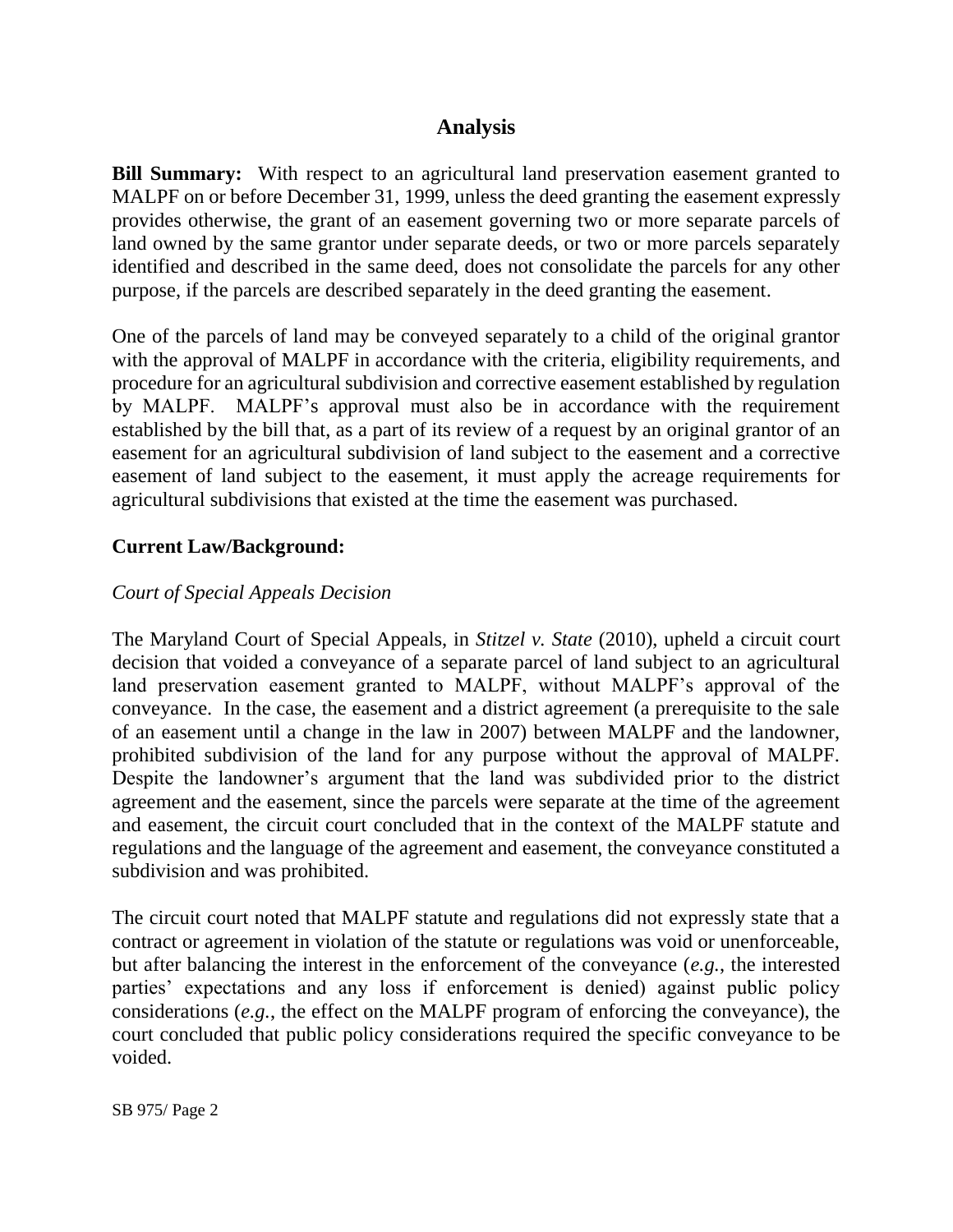## *Agricultural Subdivision and Corrective Easement Regulations*

MALPF regulations governing agricultural subdivision of land encumbered by an agricultural land preservation easement establish a general prohibition against subdivision, but indicate that the foundation may give written approval to a landowner's request for an agricultural subdivision for reasons the foundation considers sufficiently extraordinary to justify an exception to the prohibition against subdivision. Under the regulations, requests must be reviewed by MALPF on a case-by-case basis to determine if, in the foundation's opinion (1) the proposed agricultural subdivision serves an agricultural purpose; (2) the proposed agricultural subdivision will enhance or have no effect on the agricultural operations being conducted on the land; and (3) the resulting divided parcels from the agricultural subdivision are able to sustain long-term agricultural production, independent of each other. Corrective easements (a modification of an existing easement to create two or more separately enforceable easements) are required in order to formalize MALPF's approval of an agricultural subdivision. The landowner must pay for the cost of all title work, title insurance premiums, surveys, and documentation necessary to complete the agricultural subdivision.

The regulations require that the resulting divided parcels each be at least 50 acres, subject to specified exceptions.

# **Additional Information**

**Prior Introductions:** None.

**Cross File:** None.

**Information Source(s):** Maryland Department of Agriculture; Department of General Services; State Department of Assessments and Taxation; Baltimore City; Kent, Montgomery, and Worcester counties; U.S. Department of Agriculture; Department of Legislative Services